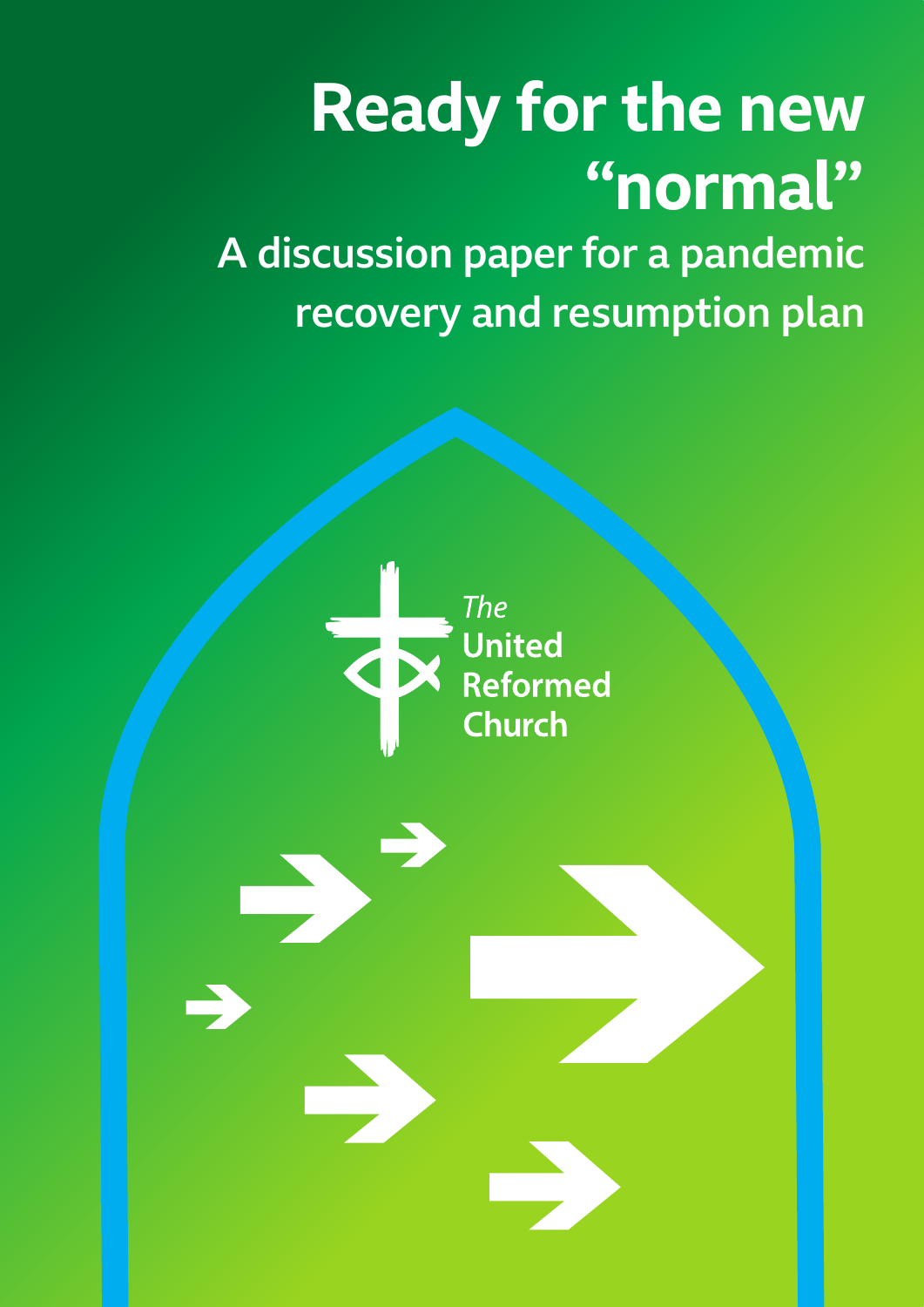# **Ready for the new "normal" A discussion paper for a pandemic recovery and resumption plan**

# **Contents**

- **Part 1** A Road Map for **Reflection**: where we are how we travel forward
	- Grief and hope
- **Part 2 Resuming Activities** in Shared Physical Space: questions to help with planning
	- **• whilst the lockdown phase continues:**
		- Who makes the decision to re-open?
		- Who should come to church?
		- Planning the use of space
		- Dealing with trauma
	- getting the building ready to **start up** using it for cancelled activities again
	- adapting what we do to ensure **social distancing** for the months to come:
		- Worship in the premises
		- Resuming lettings and church activities
		- Church meetings
		- **Finances**

#### **Part 3 Taking stock, reviewing principles, doing things differently**

- What's the 'new normal' for us?
	- Using the building
	- Worship
	- Community engagement
	- Pastoral care
	- Meetings
	- Managing external users

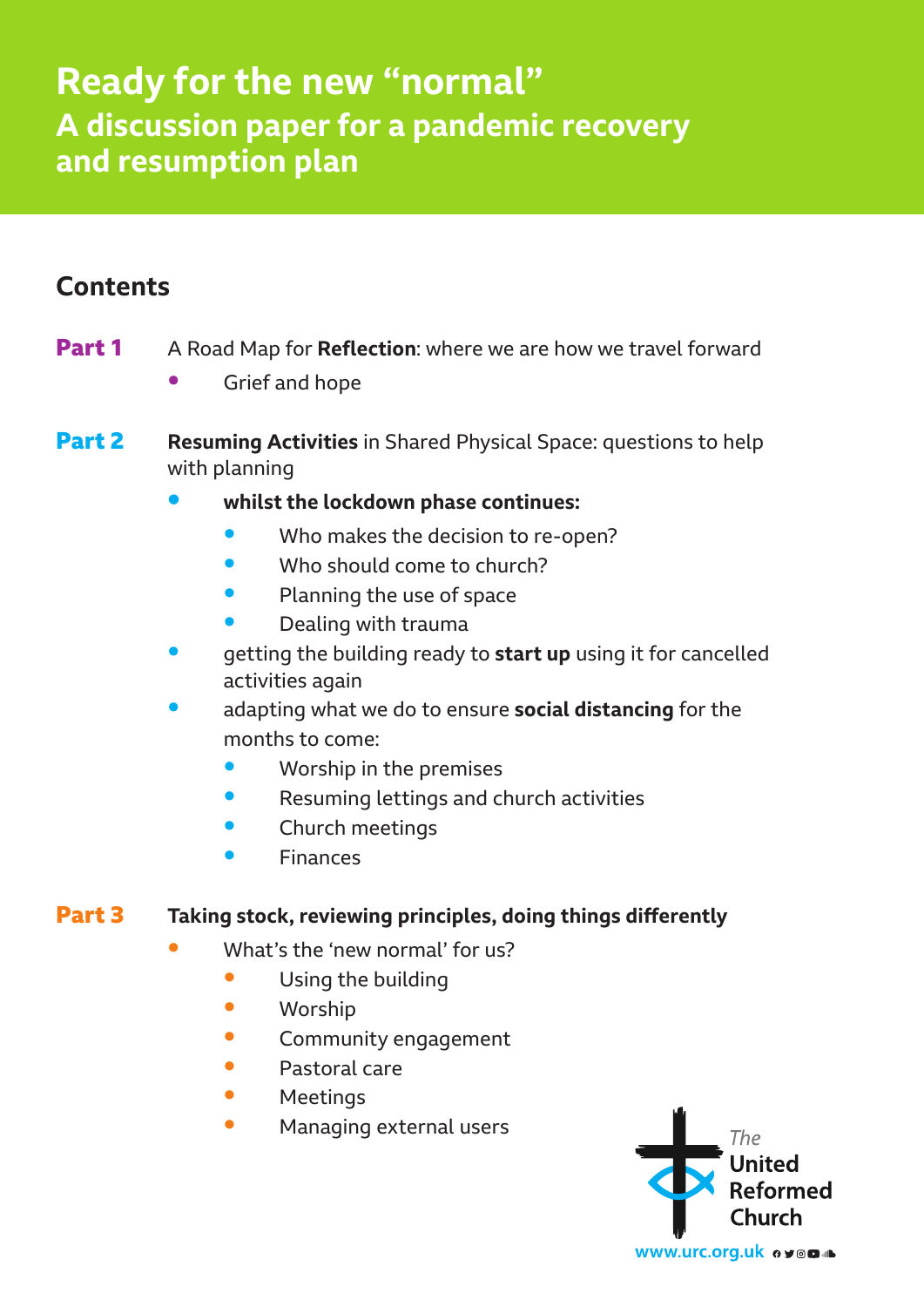Many people are asking, "When the lockdown starts to ease, what MUST resume, what SHOULDN'T and what might we do differently?" This document is drawn together from discussion with our local churches and officers serving the Church. It aims to help churches making a plan now to carry them past lockdown and into a healthy future.

This document is split into three parts.

The **first part offers you a road map** to start to think about the journey ahead, including taking some time to reflect on where you find yourself now, and how you might travel forwards.

The **second part deals with some very practical issues** about being ready to resume activities. It covers some issues of good practice and provides a series of questions covering many areas of church life. They are largely framed as questions, because your particular context and circumstances will not be the same as that of another church. Please seek advice from the Synod Office if you are unsure about what to do. The issues are grouped according to a timeline – what should you be thinking about and planning whilst the **lockdown** phase continues, how will you get your building ready to **start up** activity again, and what to practice during a **social distancing**  phase, which is very likely to continue for many months after the lockdown and until the pandemic ends and threat of widespread reinfection passes.

The **third part of the document provides some wider questions of principle**, taking you further with the questions you began to consider in the first part when you looked at road map. Without in *any* way following a line that God sent this virus for a purpose, there is plenty in the Bible to show that God takes awful situations and brings forth good from them. One aspect of this might well be that churches take stock and re-focus on what really matters to them and more importantly to God, rather than unthinkingly falling back into old patterns and habits. Part 3 of this paper will help Elders and others to start to consider how things might be done differently in light of the new circumstances in which we unwillingly find ourselves.

Different people will need to consider the questions posed here at different points.



Some relate most closely to the **Minister**/Elder in Local Leadership (ELL)



Some questions relate to the functions of the **Elders' Meeting** (which includes your Minister/ELL).



Some need the involvement of the whole **Church Meeting**.

Inevitably, in our conciliar governance, there will be overlap in the consideration and in making decisions. Remember that you are not alone in this. Your Synod Officers are available to help you.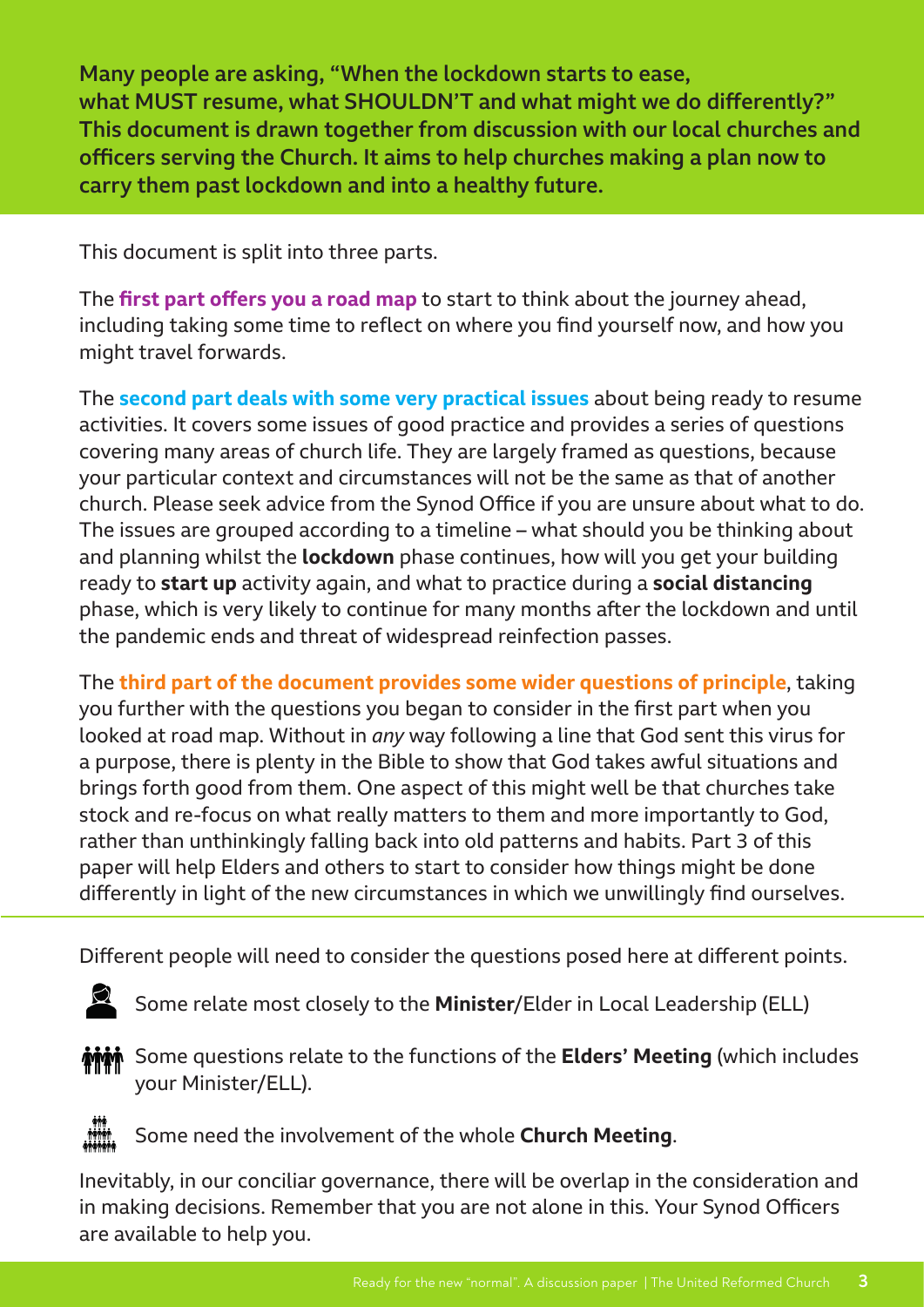# **PART 1 START HERE: A Road Map for the Way Ahead**

#### **Facing an uncertain future**

What seemed like a distant threat at the beginning of 2020 has become a present reality, changing lives and the way we live indefinitely. Some adapted easily to life under lock down, others have found the experience hugely traumatic and damaging to their mental health. Many have had to navigate the tricky waters of grief – hard enough in "ordinary" times. Coronavirus restrictions have made this even harder, and we must be aware of those who have not begun to grieve properly, or grieve well.

Coronavirus restrictions and social distancing are inevitably going to be part of our life for many months to come until an effective vaccine is developed and deployed to the majority of the population (if that proves to be possible at all). The most vulnerable, including those over the age of 70, are likely to be the last to be able to fully reintegrate into society, and given the demographic of our churches that means that our common life together is not likely to get to a recognisable "normal" until, probably, the middle of 2021 at the earliest, and perhaps for much, much longer.

This presents a huge challenge to our churches, one with spiritual, emotional, physical and financial – even existential – dimensions. Yes, we are, as individuals, secure in God's love. Yes, the Church of Jesus Christ will continue –even, "the gates of Hades will not prevail against it." (Mt 16:16 NRSV).

However, church life as we know it will be different for a long time, perhaps forever, and rather than being fearful of this, we have an opportunity to shape how we will live well through the pandemic and emerge stronger – yes, **stronger** – on the other side.

#### **Looking forward in hope**

As this resource is being prepared we are between Easter and Pentecost. One colleague observed how appropriate that is. Like the first disciples, we are waiting to discover God's new intention for us. It would be easy to look backwards at how things used to be. It would be easy to assume that we can get back to that state – and even make plans to "resume fishing on Galilee." Having all experienced the pandemic differently, moving forwards will happen at different speed and in different ways for each of us. Be gentle with one another – those rushing ahead and those who need longer to move forwards.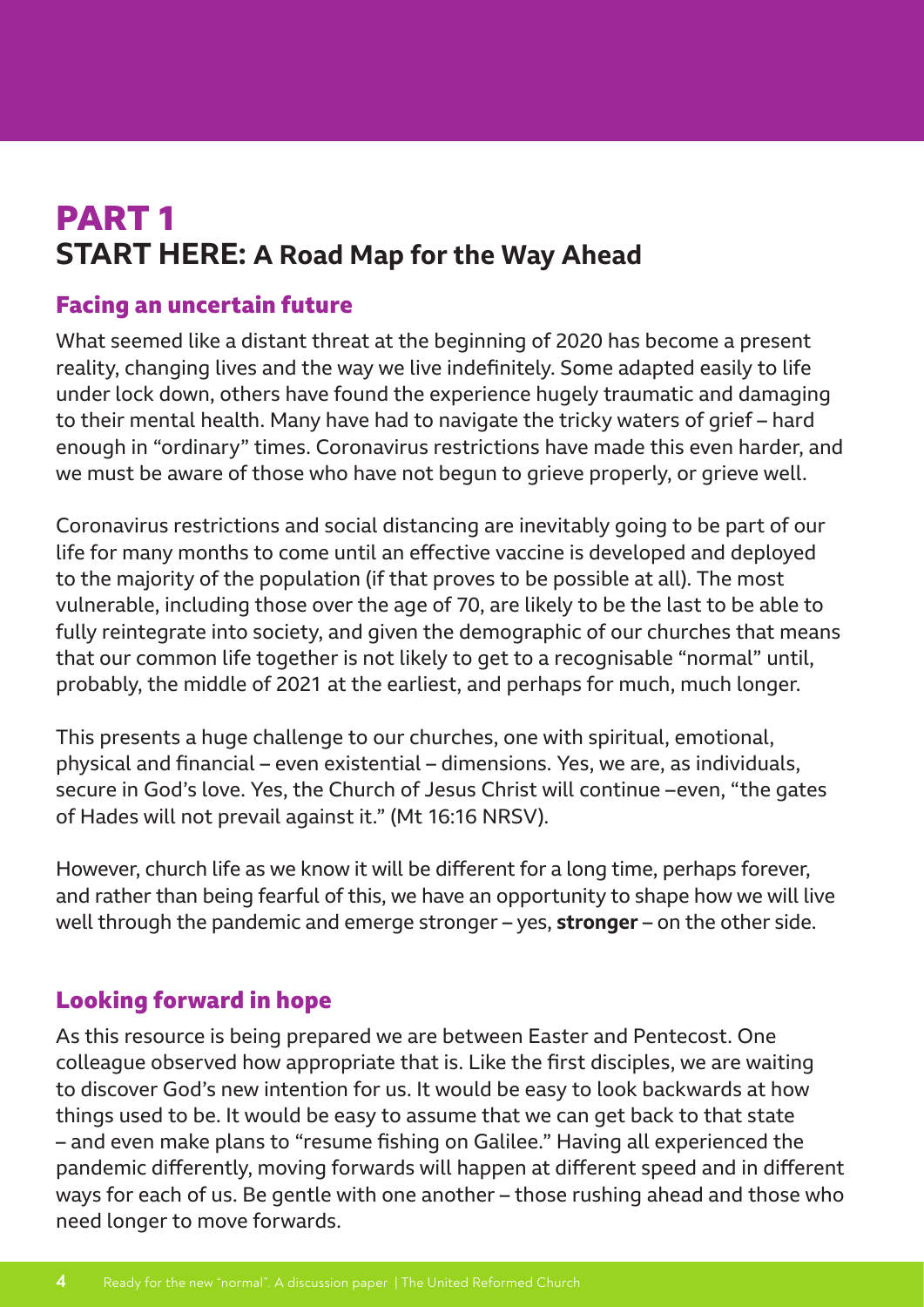Take some time as individuals, as Elders' Meetings/leadership teams, as a local church, to ponder where are the signs of hope? Where might we find the green shoots of new life? What shall we do differently, and how shall we live differently as we work through the pandemic and emerge into this new season?

# **How shall we relate positively to self, to neighbour and to God through and after this pandemic?**

**To ponder and discuss during the lockdown days**

In terms of church life, is there anything:

- Good/valuable that you would like to continue and develop through this phase?
- That you have thought, 'I wonder if we could try this…?' as lockdown continues?

#### **To ponder and discuss as we prepare to emerge from lockdown**

As you look forward to lockdown being ended, how do you respond to the following statements? You might like to indicate your strength of feeling, positive or negative, with a score of 0 to 5 by the comment, or draw appropriate "smiley" faces to indicate warmth or coolness towards the idea, or express your neutrality.

- "We return to being church in our traditional/established ways as soon as possible."
- "We recognise that health and social restrictions will be with us for a long time and so we cannot do what we've always done at least for a long time."
- "Our return is governed by what is financially possible, appreciating that our wider church life's sustainability may have been stretched."
- "Our return, along with practical considerations on social distancing, will be shaped by discerning God's new mission for us in the post-lockdown context, (1) locally, and (2) as a denomination."
- "We learn from the lessons of the lockdown days, mindful that some churches have been able to reach parts of the community that traditional ministry didn't touch, including (but not only) through worship offered online."

#### **Can we see the challenges and opportunities for ministry in each of these scenarios?**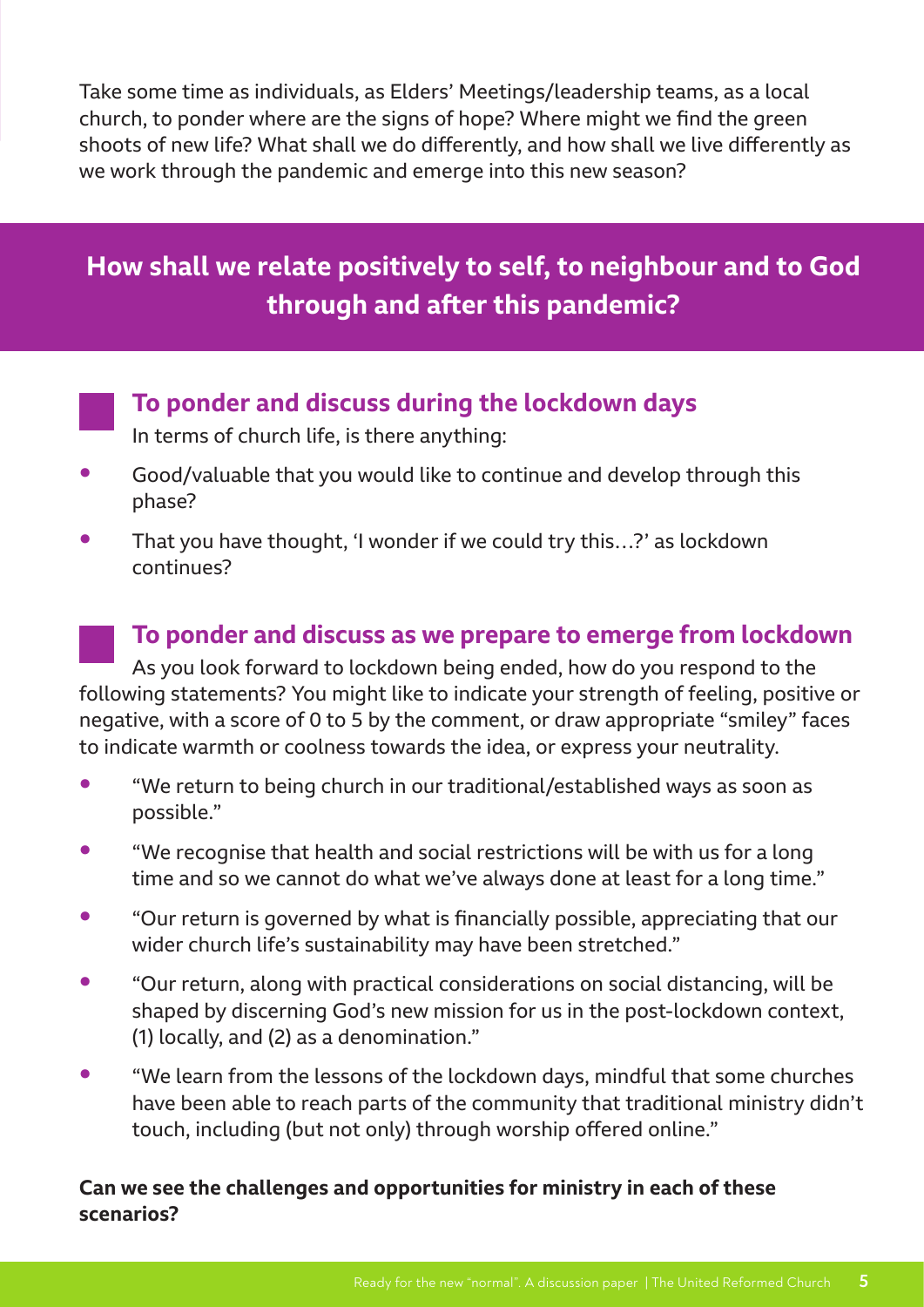#### **For reflection**

We are on a journey through a pandemic, not knowing our destination, but aware we follow in a line of saints of old, who have set off before us in the footsteps of Jesus, walking the way. Like those before us, we may travel with faith and doubt, hope and fear, and, perhaps, have a holy encounter along the way. That we travel at all will mean that we are changed. Pilgrimage is about taking and risking such a journey, faith is knowing that we are accompanied by God, hope is in a Kingdom destination, and love may be experienced with companions.

**Let this reflection lead you into a time of prayer, thanking God for His close presence, and asking for courage to face the uncertainties, and wisdom to understand the direction ahead and the speed at which you should travel.**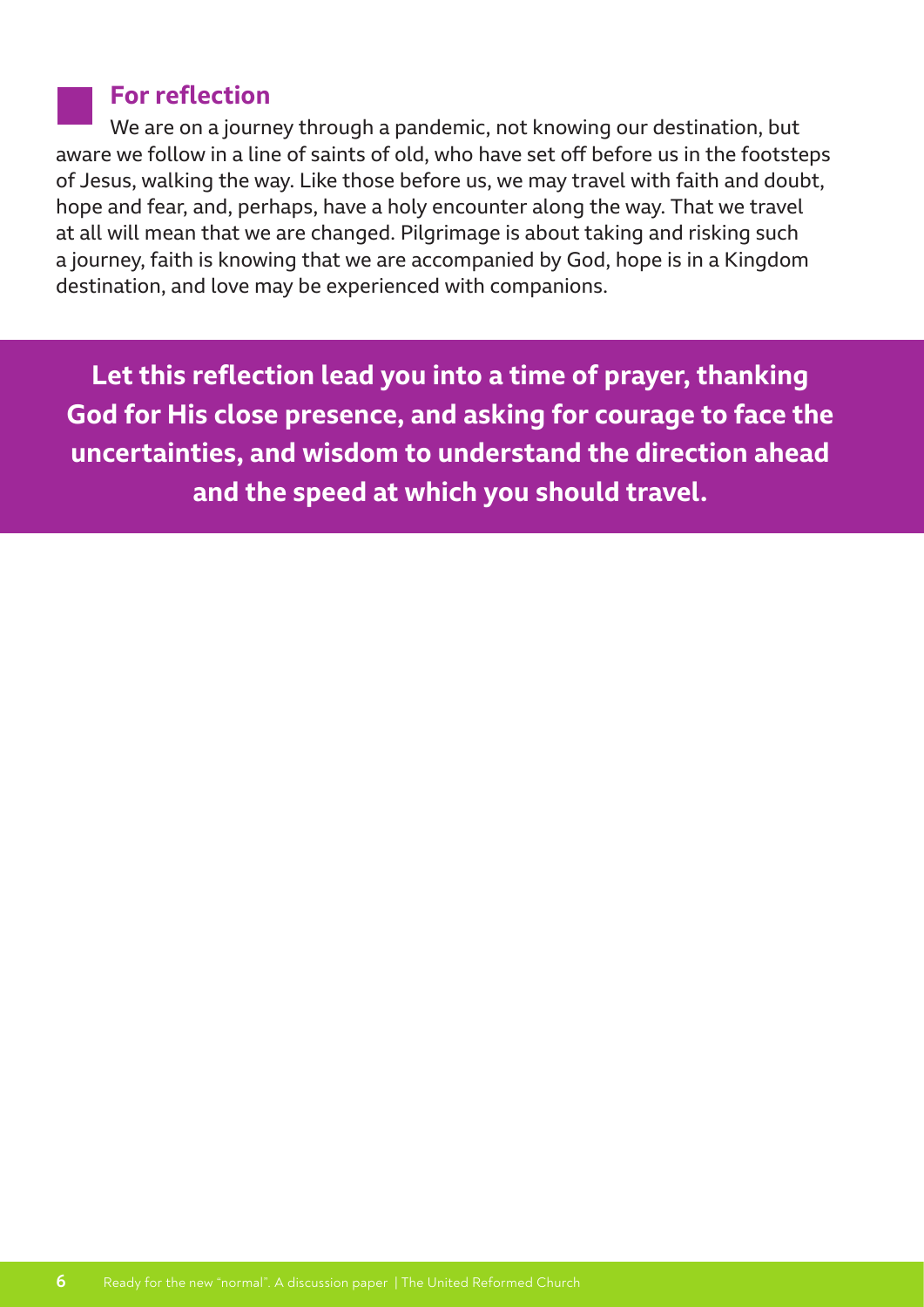# **PART 2 Some Practicalities**



# **PHASE 1: DURING THE LOCKDOWN - Getting ready to re-open**

#### **Who makes the decision to re-open?**

Once the lockdown phase reaches its end there will almost certainly still be **MM** some social distancing and shielding provisions in place. We will not suddenly resume "normal" life. Pay attention to advice and instruction from Government, the denomination, and insurance companies. Do not act against their advice/regulation as this puts the Elders' Meeting (or equivalent) in significant jeopardy over liability. Nothing in this paper can be taken to supersede official advice and policy. You will need to plan for resumption, which means talking about it now.

# **Who should come to church?**

**MM** Assume that some people will need to remain "shielded" until the threat of pandemic has passed – notably those over the age of 70 or whose health conditions make them vulnerable. As well as the physical aspects of resuming public worship, think about how you will communicate that the building is now open? Will it be for limited activities initially? Will you give notice to your wider community as well as your regular fellowship that things are starting up, and if so, how and when? Do **not** encourage those who should remain shielded to return to church during this phase, even if that means that public worship does not immediately resume in your church: the demographic of your congregation might well mean that you should **not** resume public worship for many months. This may also be true if your regular worship leaders are at increased risk from catching the virus.

What additional/alternative worship provision can you make for those unable to return to public worship immediately? Can you safely produce and distribute service/notice sheets, sermon transcripts, or worship recordings to those still at home? (Some research has shown that Covid-19 can remain active on metal and plastic surfaces for up to three days and on paper/cardboard for 24 hours.) Can you continue or start to provide live-streamed worship from the church premises, and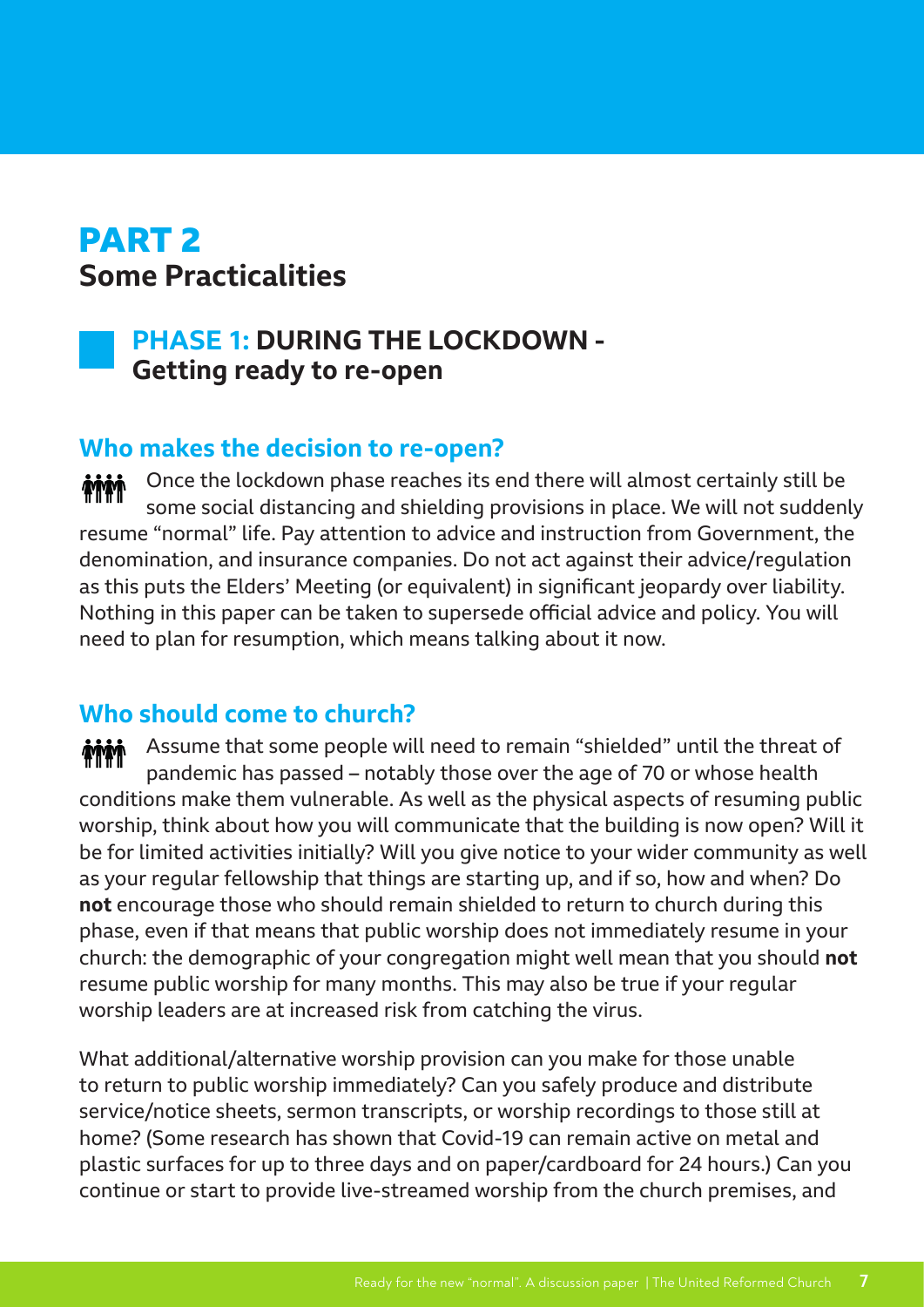can your stay-at-home members access it if you do? The best thing that your church might be able to do is to stay in touch with each other and remind members where broadcast services are available. Can you encourage all members of the fellowship

to all tune into a particular service at the same time, remembering in prayer the others that they would normally worship alongside?

Be aware that many of our older members are likely to be resistant to the idea of staying away from church any longer. Think about how you will emphasise the importance of them

*Be aware that many of our older members are likely to be resistant to the idea of staying away from church any longer.*

following appropriate advice. Equally, be aware that some of our Elders and officeholders will feel some pressure to resume their duties: shield them from that danger as well as coronavirus. Do not allow that pressure to be exerted upon anyone, even if it means that there won't be an organist or preacher available on particular Sundays. To do otherwise is abusive. You will need to alter plans to allow for key people not being available for an extended period.

# **Planning the use of space**

Assume that social distancing measures will remain in place, and people *MMM* outside their own household group must sit at least 2m apart – what is the new capacity of your worship area? How will you communicate and enforce the capacity limits and distancing requirements? How will you respond when visitors/ potential new worshippers arrive without notice? Should you make 2m marks on floors and forecourts for those arriving? How will you close off pews/remove chairs to keep distancing in place? If you have chairs that are moveable, where will you safely stack/store excess chairs so that they don't create a hazard? Do narrow aisle and doorways mean you should implement a one-way system through the building? Prepare clear signage for your building that will be easy for everyone to read and understand quickly.

# **Dealing with the trauma**

Many churches will have had members die during the lockdown phase – from Coronavirus or other causes. Most members will have had family members or close friends die in this period. Some will have had funerals take place that were far from normal, or will have been prevented from attending the funeral. Others will still be waiting for arrangements to be made. How will you corporately acknowledge and remember the dead, lamenting their loss? How will you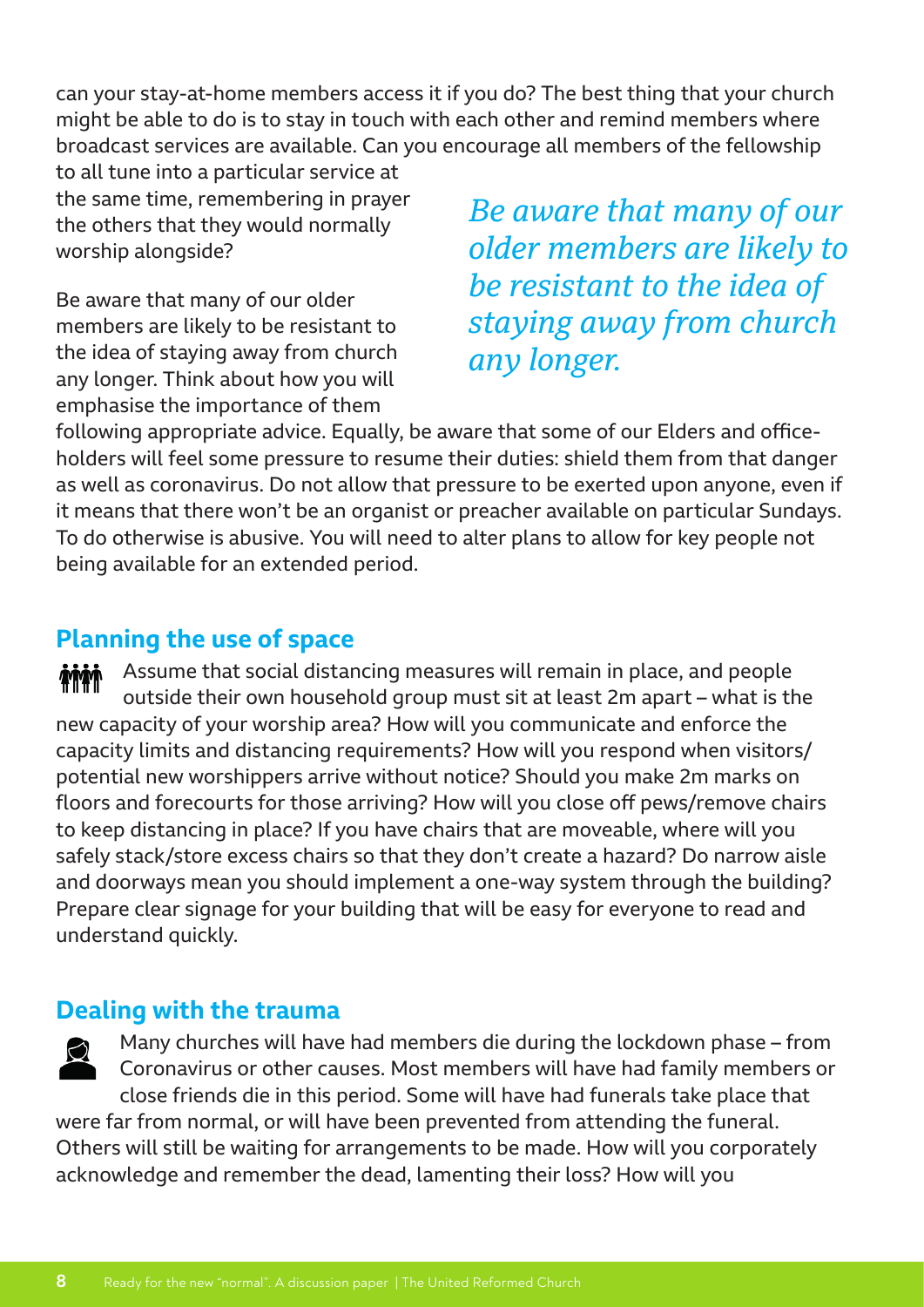acknowledge that the Body has been damaged by these deaths and, where appropriate, help others to pick up responsibilities and positions left open by these deaths? Will it be appropriate to have a joint memorial service for loved ones, or to hold a series of these services for each bereaved family? When will you be able to do this safely? Be aware that some will have become vulnerable during the weeks of lockdown, for reason of poorer mental health, finance, strained relationships and abuse. Ensure that key people are alert to the signs of abuse and neglect and know how to respond appropriately to any safeguarding issues that are presented. Be cautious about expressing thanksgiving that we can return to our buildings, when some will be acutely aware of loss.

Be aware that relationships will have been altered and broken, whether by bereavement, enduring separation, or even disagreement on the way to proceed. Give attention to this and seek healing for all who are hurting, and reconciliation wherever that is possible. Be conscious that different people will need different approaches and take different amounts of time to begin to move on from the trauma they have experienced.

The Revd Carla A. Grosch-Miller and her colleagues in the Tragedy and Christian Congregations project have researched and written about congregational trauma. Their web site at **https://tragedyandcongregations.org.uk/** offers a wealth of theological and practical resource and is well worth accessing.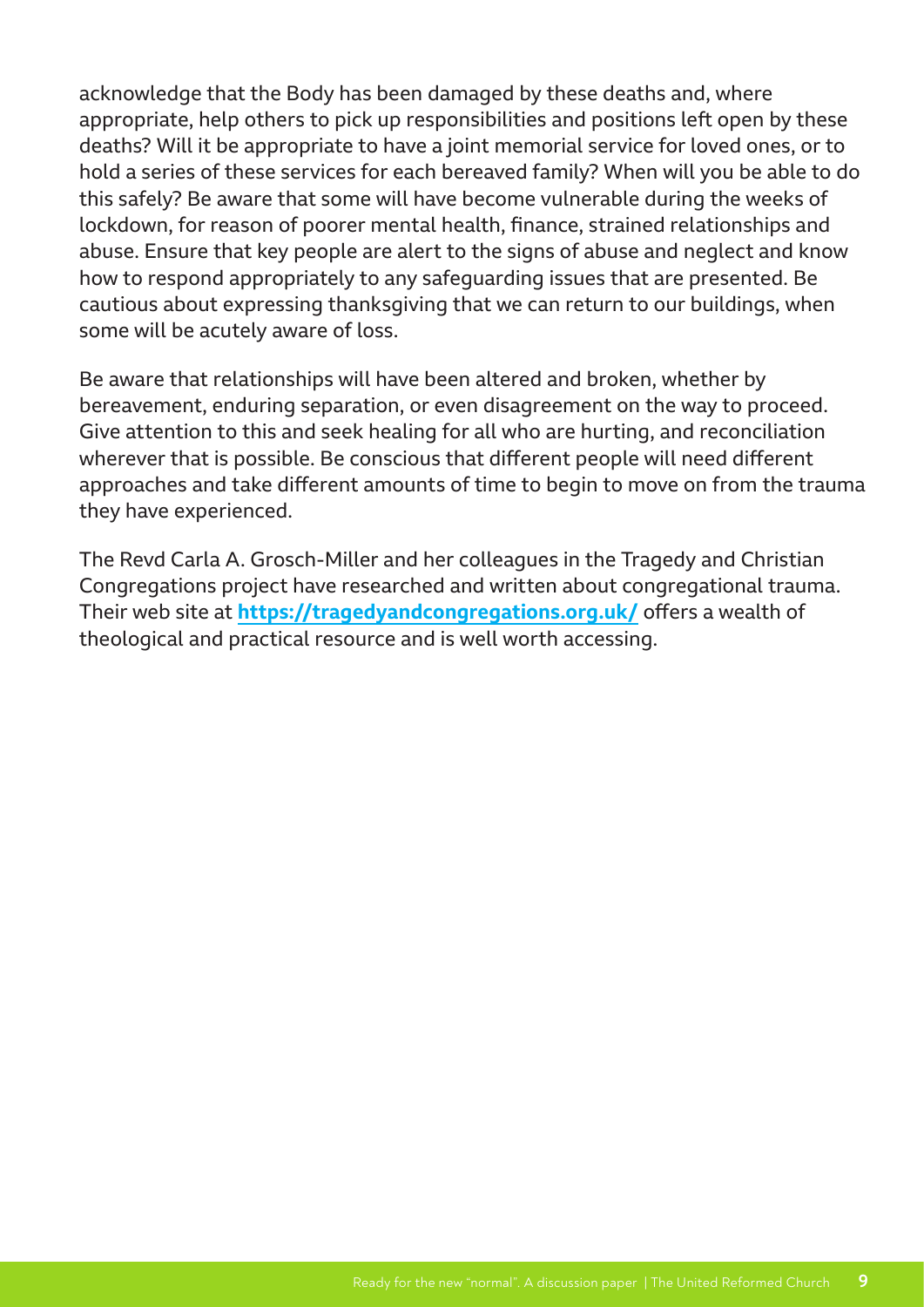# **PHASE 2: START UP Preparing the buildings for resumption**

**This section is primarily for individuals concerned with managing church buildings, but the whole Elders Meeting will need to be aware of the contents and help with planning appropriate action.**

## **Physical security check**

Take a walk around the building and make sure that it all still looks secure. If there is evidence of a break-in, exercise caution and consider whether the police should be called. In any case, notify your insurance company and Trust Officer.

#### **Risk assessment**

Once you are happy to go back into the buildings, walk through each room in turn looking for any hazards. This should be a part of your regular monitoring of the

building anyway, but this is an ideal time to take stock. Record anything of concern and what steps you take to mitigate or remove the risk. Is everything in good order? Is there unnecessary clutter which might prove an obstacle during emergency

*Record anything of concern and what steps you take to mitigate or remove the risk*

evacuation or present a fire hazard? Do the electrics look to be in good order (no broken plug sockets/switches, etc.)? Are the doors and windows sound? Is there evidence of a failing roof/water ingress? Is any emergency lighting working properly? What do you need to do next to resolve any issues found?

# **Legionella**

If your water supply has not been drained down during the lockdown, you will need to make sure that every tap is run for a minimum of 20 minutes. Instant hot water systems need to be set to 60oC to kill off the legionella bacterium. Fuller advice is available from the Synod office

# **Cleaning routines**

If nobody has been accessing your building for some weeks then the virus will not have survived on any hard surfaces. Even if it has only been visited for security or a single person livestreaming worship, clean every surface that might have been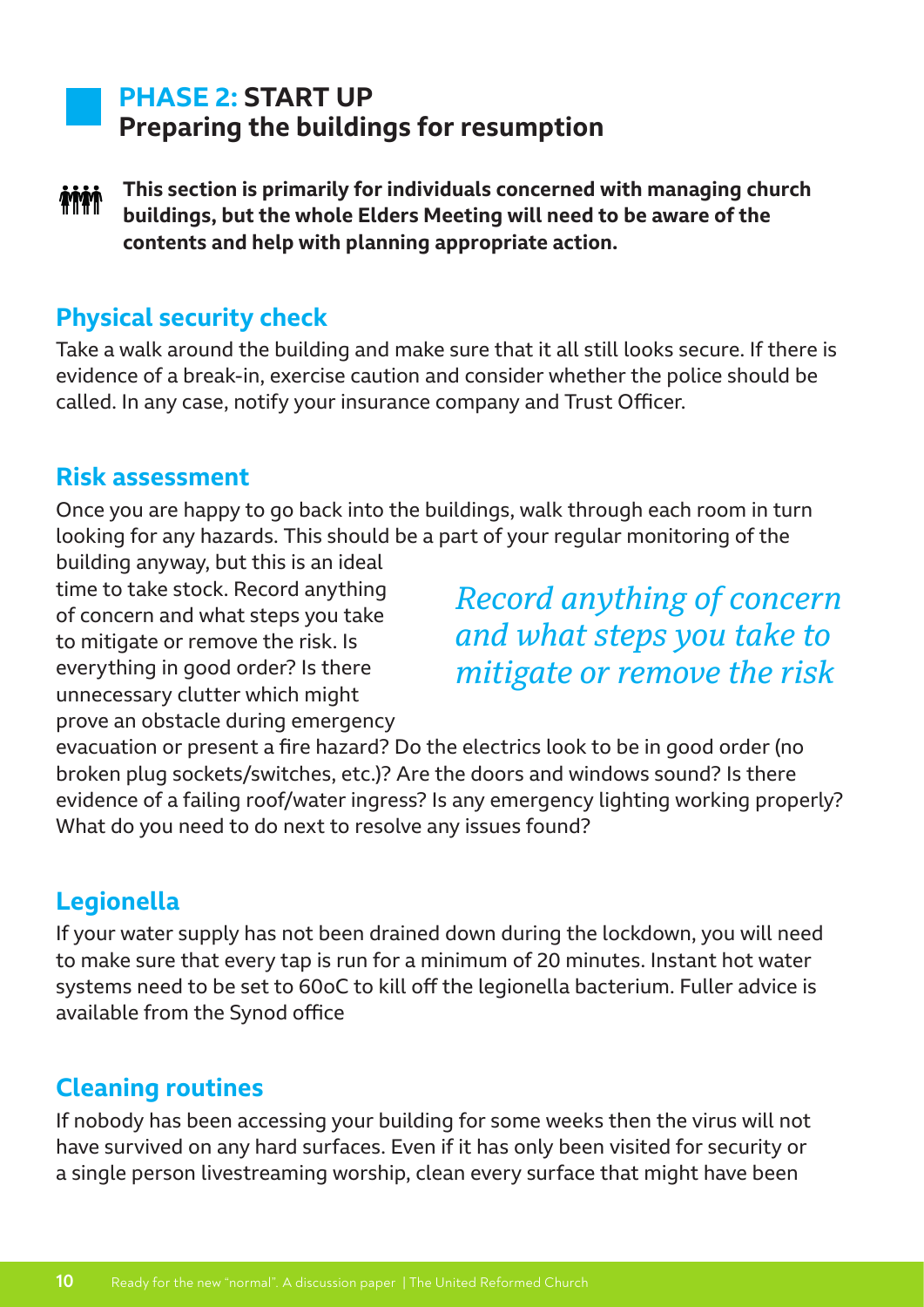touched within the last week. Remember pews/chairs, tables, microphones, pulpit/ lectern, door handles, etc. This is also an ideal time to clean children's toys, books, and shelves that they can reach – regardless of any worries about coronavirus we have a responsibility to maintain a safe and healthy environment. Don't assume your usual anti-bacterial cleaners will be effective unless they have also been tested on viruses. Soap and water are still the best defence against the fatty layer around the virus. Cleaning as you go/immediately after use is far more effective than a weekly (or less often) deep clean.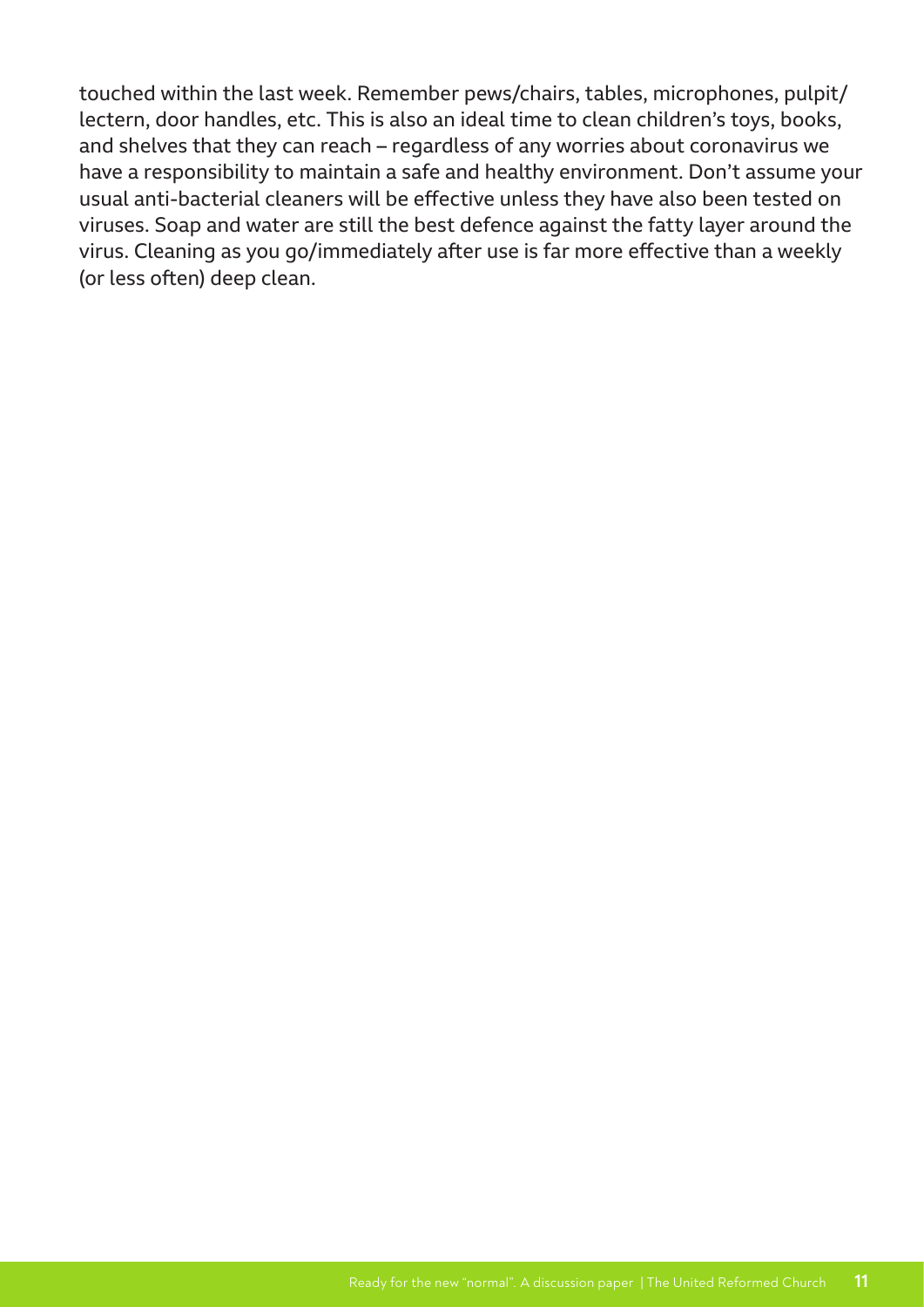# **PHASE 3: DURING SOCIAL DISTANCING Using our buildings safely**

#### **Worship in the premises**

Assume that social distancing measures will need to be in place for many months beyond the end of the lockdown period. Do you need to think about moving chairs further apart so that only household groups sit together, or closing off some pews to enforce distancing? Don't stack surplus chairs in an unsafe manner, or in places that will cause evacuation obstacles. Be ready for the "that's my seat" protests, but don't accept them! We have a responsibility to our members and wider society to continue to do our part in minimising virus spread, and that will mean ongoing inconvenience for us all.

## **Planning for public worship**

Consider who will be available to take part and lead worship, and who will be available to form the congregation. Is resuming physicallygathered public safe and viable yet? Do not be afraid to say, "this is not yet the right time to resume." Leadership means taking the right decisions, even when they are difficult. *If* it is safe and practical to resume public worship in the church building ensure that practical arrangements for social distancing are in place. Consider your order of service. There is some scientific evidence that the deeper breathing associated with singing can project water droplets, and thus coronavirus, far beyond the 2m required for social distancing. It is possible therefore that communal hymn singing will still be restricted long after churches may resume their meetings for worship. Do not act against official guidance and restrictions. Have you got the means to play music as an aid to reflection (rather than singing)? Will you offer purely a service of Word and prayer? Will it be "Quaker-style," meeting largely in silence? For some, not being able to sing hymns will be as or even more unsettling as not meeting at all for worship – be aware of this dynamic, and also the change in "feel" that sitting so far apart will create. Would your church, in fact, be better continuing to use alternative means of worshipping for a longer period – distributed printed material, online worship or the services broadcast on television and radio?

#### **Before and after worship**

For the foreseeable future, assume that a friendly handshake (much less a hug and/or kiss!) is NOT appropriate as you welcome people to worship and other activities. Make sure your welcomers/stewards know this and follow good practice. How will you handle tea and coffee after worship? Should it be resumed immediately? Think about physical distancing and the hygiene of cups,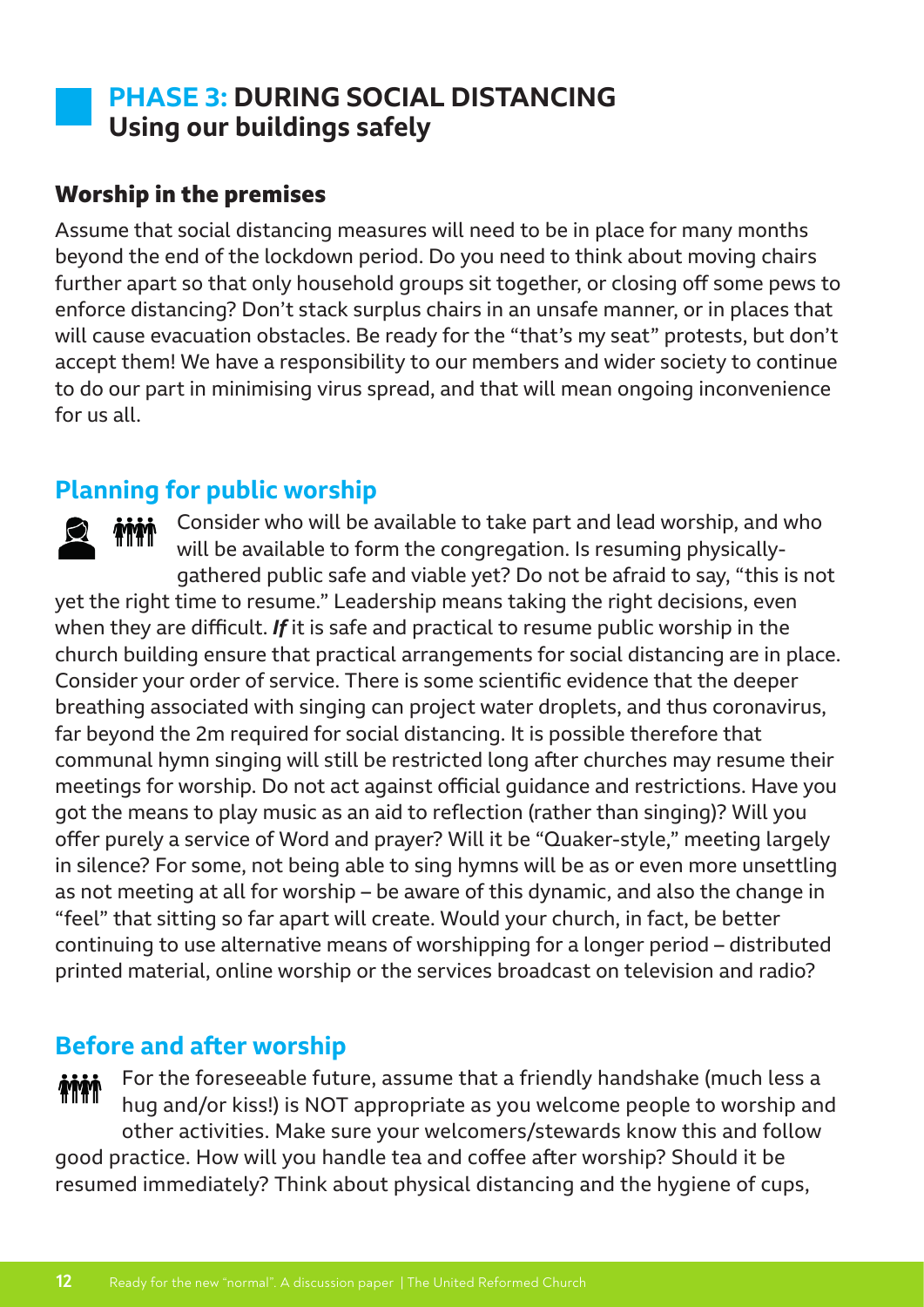spoons, biscuits, etc. Handing someone a cup risks transferring viruses (remember you can be infected or carry coronavirus without necessarily showing symptoms). Similarly, collecting cups after use and washing them – can you issue gloves (disposable or "marigolds") for washing up? Don't put biscuits on a plate for a succession of fingers to touch, and definitely don't put them back into a tin for next week! Think about how you will wipe down tables and serving surfaces after use.

#### **Sacraments**

**For Communion**, think about how the elements will be distributed to prevent cross-contamination, and how the elements will be served maintaining a suitable distance between the person serving and the person receiving. Will you be able to safely resume Communion services, and if not, how will you help people to deal with that emotionally and spiritually? Assume that the Common Cup is not appropriate; neither is passing a plate and tray of glasses from hand to hand with everyone serving themselves or their neighbour. Ensure that the President and serving Elders wash/sanitise their hands before distribution. Ensure that the vessels and cloths are properly cleaned with soap and water after use. For churches that practice communicants coming forwards to receive the elements, how will you remind them to practice social distancing as they are waiting in line and as they are served?

**For Baptism** (infant or believers) the same water must not be used for successive candidates. Think about how you will keep the baptismal candidate and those not in their immediate household at an appropriate distance from you and from each other.



# **Taking the offering**

Passing the plate along rows must not be your practice for the foreseeable future. Encourage bank standing orders/transfers. Consider a basket at the back of church for people to leave their gifts as they enter (but be mindful of security.) Consider investing in a contactless machine for giving by card. Anyone handling cash should wear gloves for counting and banking. Remember to include those gifts offered through bank transfers in the prayer of dedication.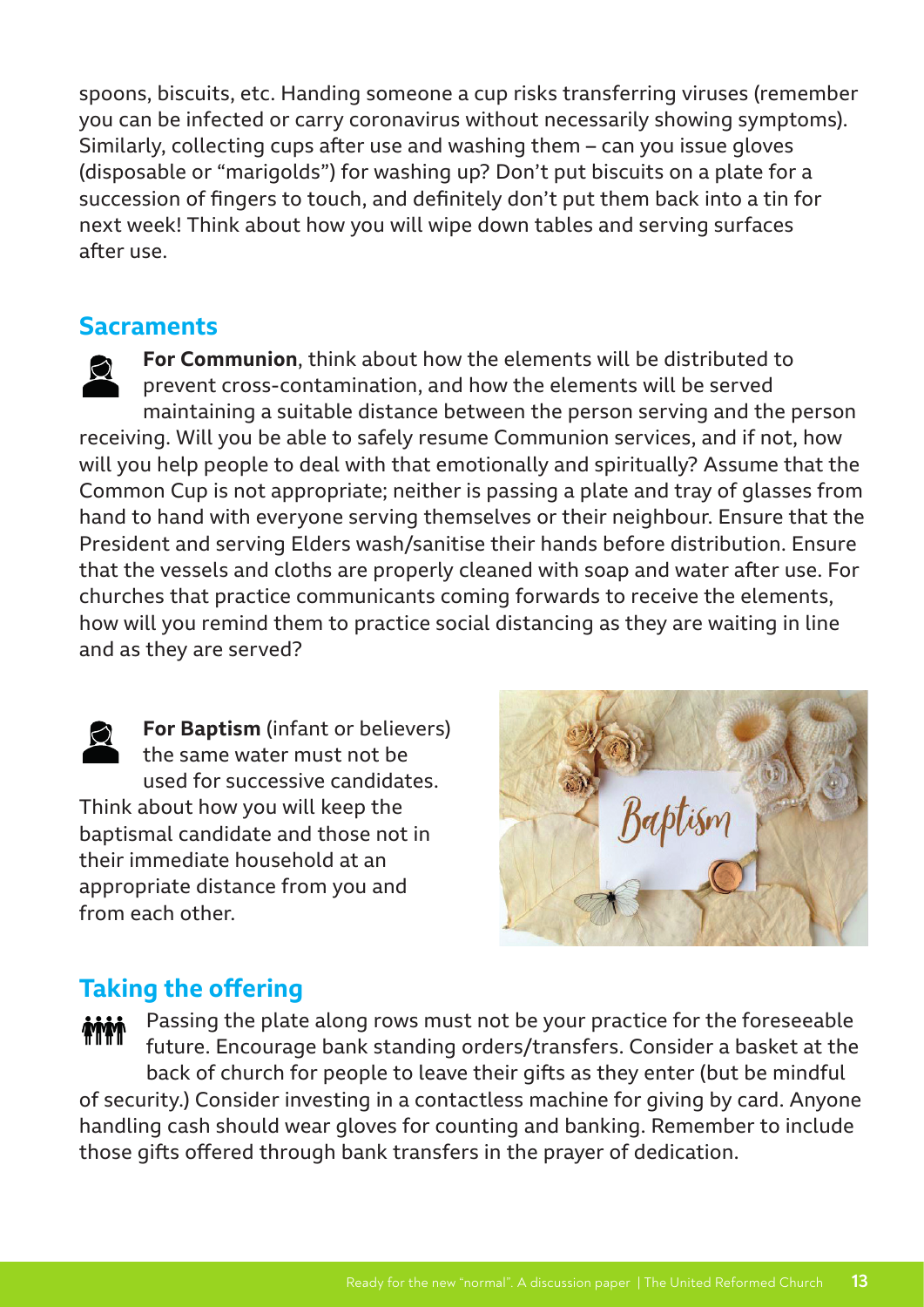# **Junior Church vs All-age/Intergenerational**

For churches blessed with children amongst their number, don't assume that your leaders/workers will be ready to resume their previous activities. How will you protect both child and adult from transmitting the virus? Is the room large enough to allow appropriate distancing? Are the children of an age where they won't need to be in close contact with leaders? Would it be better to offer good quality all-age/intergenerational worship instead of "sending children out"?

## **Resuming lettings and church activities**

# **Church activities in the church building**

Follow all of the same advice as for public worship re greeting, social activities, cleaning, etc. Consider if the rooms you normally use for midweek meetings (prayer, Bible study, fellowship groups, children's' activities, cafes, lunch clubs, etc.) are of sufficient size to accommodate group sizes – might you need to move to a different room, limit numbers, or split into more than one group? How will you communicate this? Do you need to safely recruit new group leaders (remembering your safeguarding policy)? How soon can you restart groups that include people vulnerable by age and health condition? If you are increasing the number of groups, do you need additional support with cleaning, caretaking/ furniture arrangement?

# **Re-opening to other congregations hosted in the building**

How will you agree with hosted congregations their responsibilities to maintain appropriate good practice on distancing, cleaning routines, etc.? Will times of their services need to be altered to allow for cleaning between worship services/other lettings? Whilst we will want to offer good hospitality, this is an opportunity to address any areas of tension that existed with the hosted congregation.

# **Resuming external lettings**

**MM** Many of the same questions as above apply – is the room adequate, can you safely accommodate the numbers required, are there any additional cleaning and caretaking requirements? Church buildings are primarily for the work of building the Kingdom of God, for delivering Christian mission. External lettings are allowable when the Church does not need the use of the space for church-related activities. Resumption from lockdown provides an excellent opportunity for Elders' meetings (and LEP equivalents) to re-evaluate priorities. What re-structuring of your budget is necessary to accommodate any reduced income from lettings? Or do you need to increase your letting fees to help to balance any lost bookings?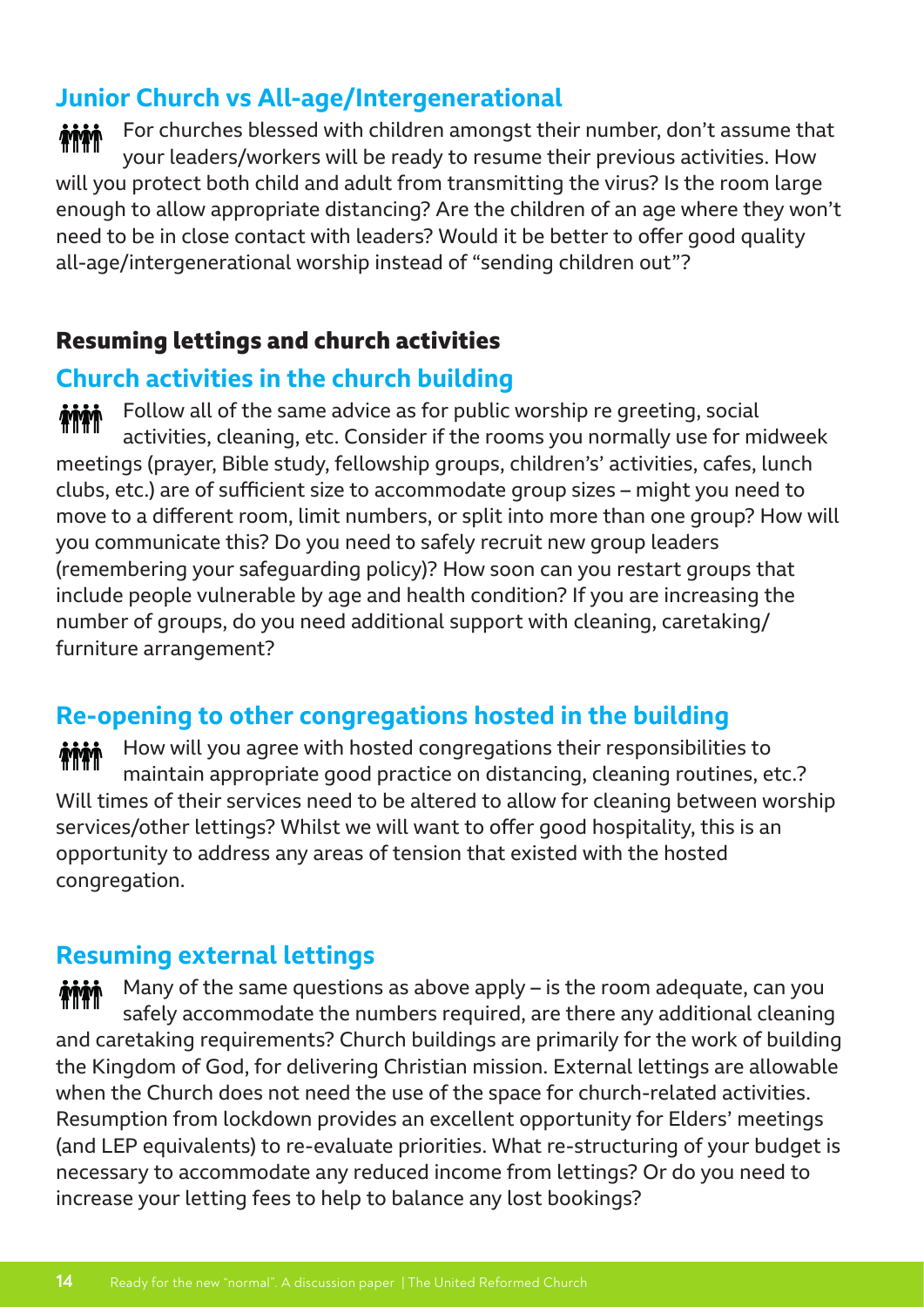# **Church meetings**

The Basis of Union requires the Church Meeting to meet "at least once per quarter" (Basis 2.(1)). However, the Charity Commission, and the URC, accept that during the pandemic members' meetings like this cannot take place. Follow guidance at the time of restrictions being lifted before confirming meeting dates.

Consider how you will manage social distancing during the meeting. Consider how many of your members may still need to be shielded (those over 70, those with underlying health conditions, etc.) and so should not attend meetings, and use that to inform your decision whether or not it is safe to

# *Consider how many of your members may still need to be shielded*

resume. Postpone non-urgent and controversial business, and make use of Elders' meetings to deal with urgent business, making a careful minute of why the Elders are considering matters that would normally be referred to Church Meeting.

# **Finances**

Remember the Plan for Partnership requires that payment into the Ministry **MM** & Mission Fund is, "the first charge on local church's income" – it has a higher priority than any other expense a church will incur. (In the case of LEPs, we expect that your contribution to other denominational costs would be treated equally with M&M contributions – that is, equally, but without one denomination or another taking a higher priority: that is what it means to be in partnership.) Some of your members will be in considerably reduced financial circumstances and may not be able to resume giving at their previous level. Communicate the financial need to all members without putting any pressure on anyone, or making anyone feel guilty. Look at your budget – are there areas of expenditure that can be reduced or delayed without causing bigger problems further down the line? Speak to Synod officers for advice – don't get into the position where choices are taken away because advice is not sought soon enough.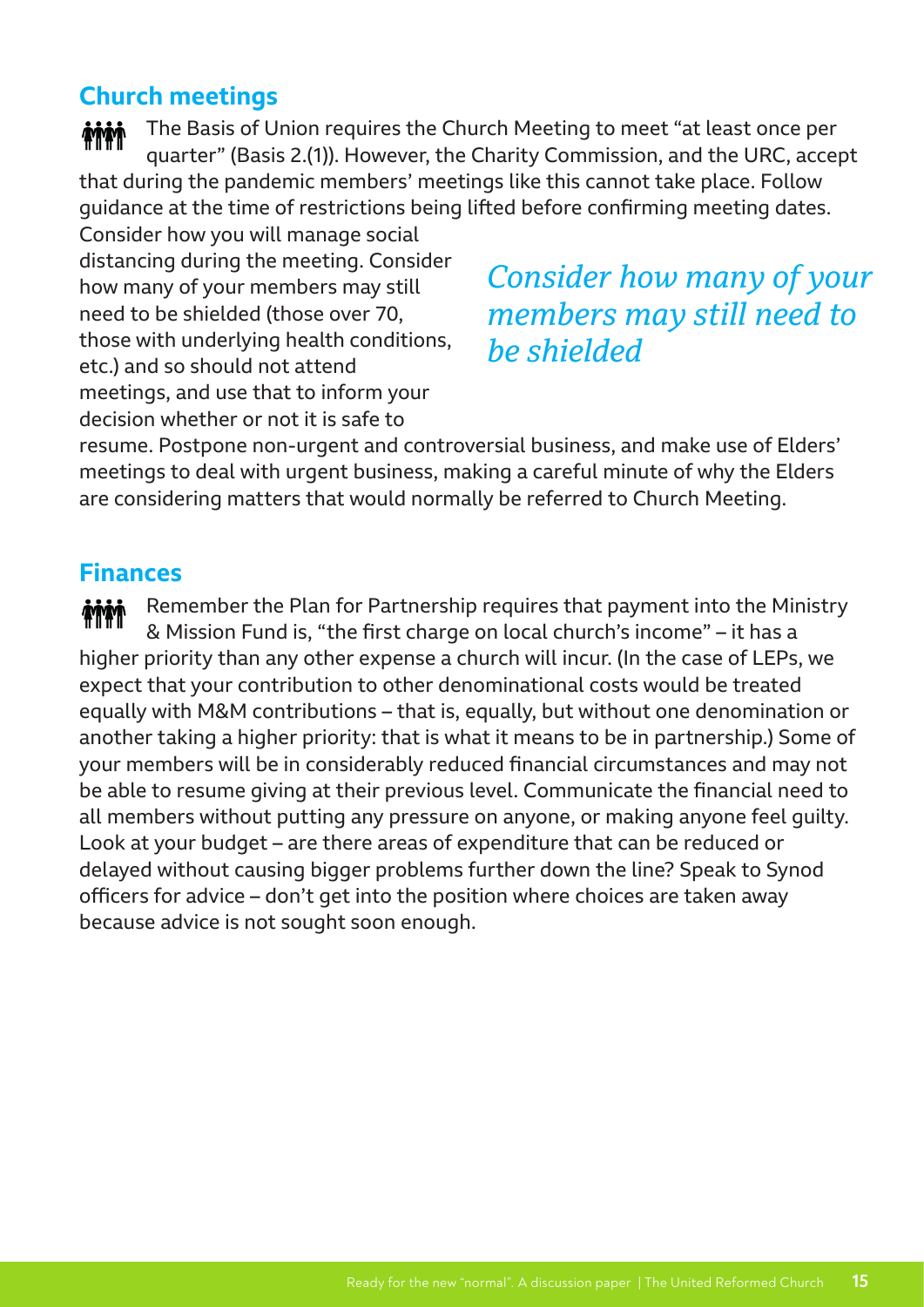# **PART 3 What is the "New Normal" for your Church?**

# **Do you still need a church building?**

We have missed being able to meet together for worship, fellowship and service. Undoubtedly, a number of our members will have missed meeting together in the church building. But we have survived outside

the building, albeit because we had to and at the expense of suspending a number of activities. Yet before we fall back into routine and habit, take some time to explore whether you still need a church building – or at least a building of the size or in the location that you currently have one. Would there be a freedom from letting go of the current buildings and meeting in community space (or even, for smaller churches, in somebody's home)? Would being freed of the expense and complication of managing a building give new energy to engage in mission in the community? Would it just make the church a happier place? Would it mean that you could relocate to somewhere that would make it easier to reach the people you want to reach? Is this the moment to ask the questions that seemed impossible before lockdown? This is a big decision that must not be rushed, but it might just be the right time to start a conversation on the subject amongst the Elders before bringing the Church Meeting into the conversation.

# **What might worship look like?**

As noted in Part 2, nothing is yet known for certain, but it seems likely – **THE** and reasonable – that worship services will not look "normal" from the first Sunday after the lockdown phase ends. Prepare for the fact that a significant number of your congregation will still be vulnerable to serious illness if they become infected, and so should still be shielding themselves. A number of people that would normally be present and taking an active role may not be there. In response we can encourage, or press, others to take on those "jobs," or we can seek to be more creative.

Whether or not you have reduced numbers physically able to meet together, this will be a good time to think about your worship content. Prepare for the fact that communal singing may still be banned or restricted – how will that effect the "diet" of worship that will be offered?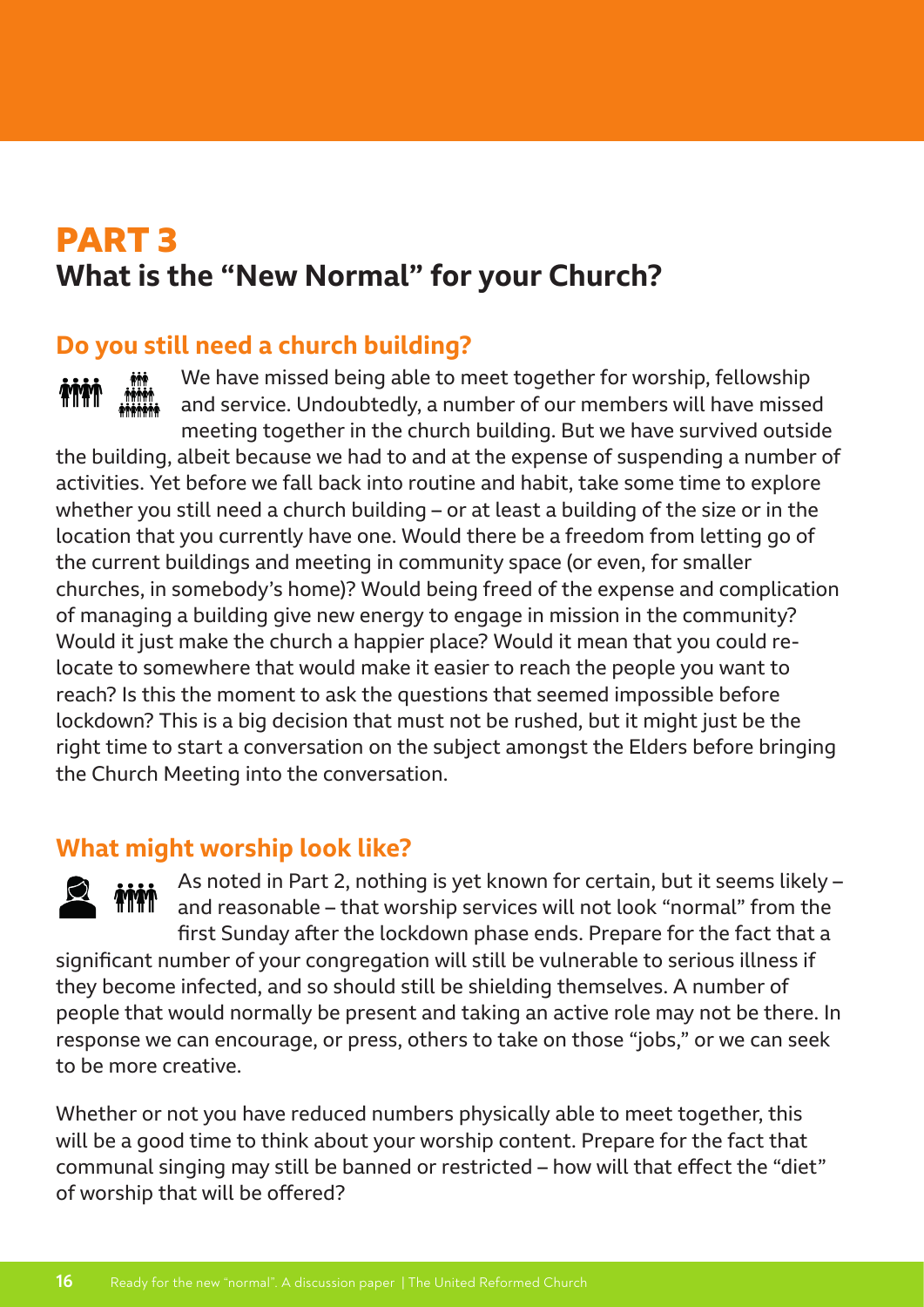We know that even before coronavirus, numbers attending worship were steadily falling in almost all of our churches. We don't assume that there was anything that you were doing that was putting people off, but might the opposite be true: if you do things differently, you might start to attract others who were not previously attending worship? Anecdotally, a number of Ministers have reported many people joining online worship services that would not or could not attend physically in the past. Might streaming our worship online be part of the "new normal"? The thought of buying and managing the technology might fill you with some trepidation. It is still better to do a few things and to do them well (see the Moderators' report to General Assembly 2018 for more on this).

We might need to identify which things we should give up permanently – or at least for another season – in order to create space, time and energy to do new things, or to do some of our old things differently. There is a suggestion that

*Might streaming our worship online be part of the "new normal"?*

the style of online worship during lockdown, which is much more about the minister and others talking to camera, is a very different experience to simply streaming our "standard" services with viewers/participants at a distance from the "action". Might we then need to evolve two styles of service – one that might be recorded and then streamed (or distributed by other means such as DVDs or USB memory sticks), as well as the more recognisable worship offering? Many churches, pre-pandemic, had stopped their evening service – might an online or recorded service come to take its place? Or should it be vice versa – if you are getting a larger congregation online, should your morning act of worship be that, and then physically gather in the afternoon or evening? Remember too that there is nothing that says our main act of worship must be on a Sunday (though many good reasons why this should also be retained as a day for worship.)

Be aware that Ministers and worship leaders will be expecting a significant number of memorial and thanksgiving services post-pandemic, as the restrictions placed on funerals meant that many were unable to grieve well or fully. They will need a good deal of time to prepare these well and lead them for an extended period, especially if restrictions on numbers, distancing and singing remain in place. Do not immediately re-fill diaries with the "same old" – keep plenty of time available for this vital aspect of ministry.

Many churches have climbed a steep learning curve on using technology in worship, both from the "provider's" point of view and that of the participant. It would seem a shame to lose that newly gained ground. So how will your church continue in this rich vein? If we are now able to record (video or audio-only) our services, how will we share them? Some are using established hosting platforms (Church Online, YouTube, Facebook); some have provided some degree of interaction in online worship, for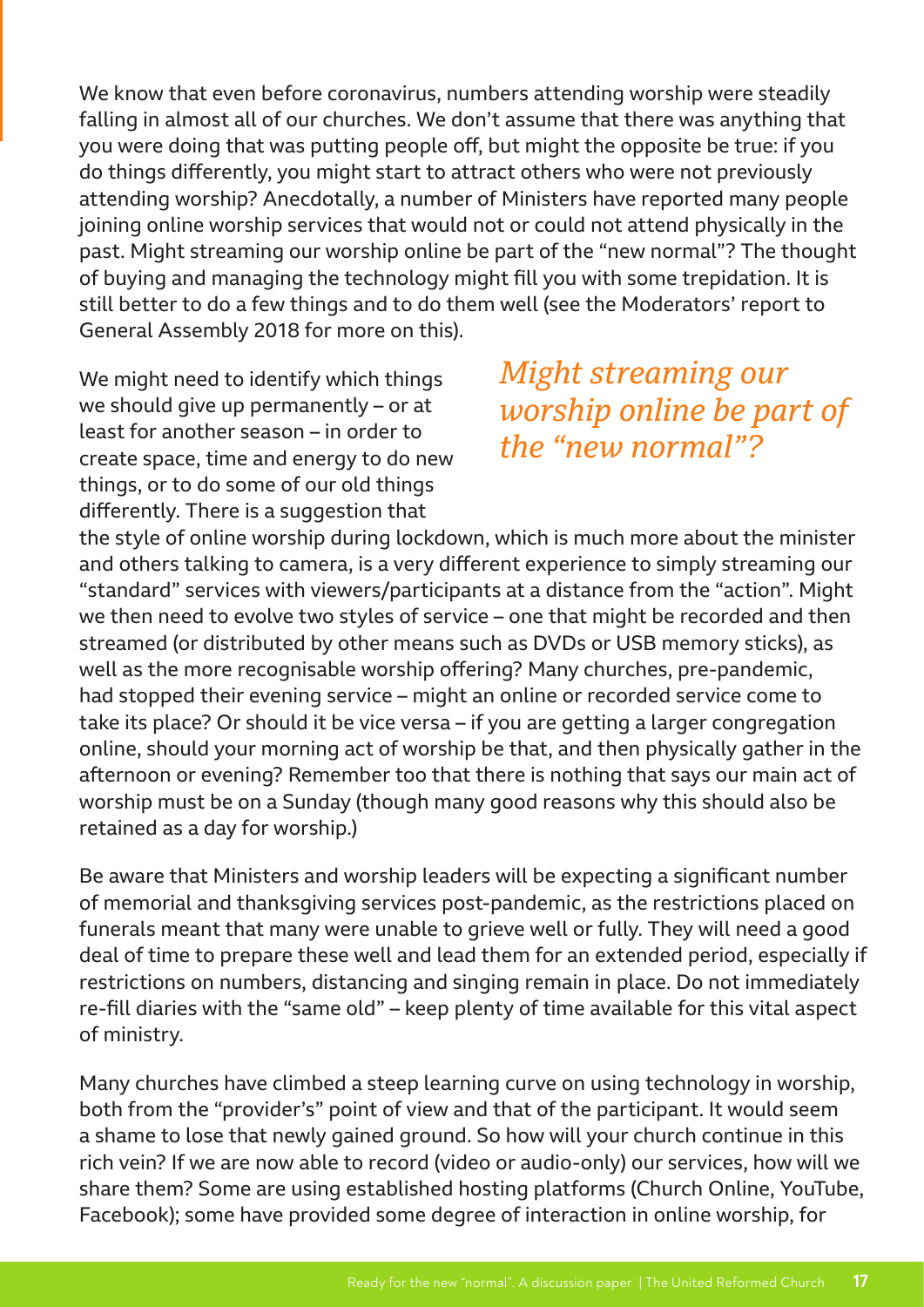example through Zoom; some are putting recordings on their own web site or sharing them as podcasts. Others are sharing audio-recordings on USB memory sticks (which seems to be the normal distribution method for Talking Newspapers now). Others still are emailing transcripts of devotional material, or hand-delivering or posting printed matter to those who cannot access more technical routes. As they put in the extra effort to do this, more people are being included in our corporate devotional life – those who were "shut-ins"<br>but still part of our established fellowships and those<br>who are being reached for the first time. We are<br>two decades into the 21st Century, and surely it<br>is time fo but still part of our established fellowships and those who are being reached for the first time. We are two decades into the 21st Century, and surely it is time for our devotional life to start to catch up, without losing the richness of our heritage?

## **Community Engagement**

How did the restrictions affect your engagement with the community around us? What was the story for your buildings and was there a different story for the engagement of members with neighbours and those in need? What have you learned about the way you connect with people who didn't come to your building or activities before the pandemic? What have you learned about the needs of those around your buildings or where you live? What can you do differently to express more fully God's love in word and action?

# **Pastoral Care**

One of the beneficial aspects of the lockdown was that intentional pastoral care increased almost everywhere. People were regularly in touch with others to ask how they were, whether or not they were doing so "officially" as Elders holding a pastoral care list. The situation we found ourselves thrust into meant that Ministers and others found they had time as well as the incentive to prioritise pastoral care. This begs two vital questions: firstly, how can we stop filling our diaries with the same old things to leave space for high quality continuing pastoral care? Secondly, how can we maintain momentum so that pastoral care properly belongs to the whole Body of Christ, not only to those who occupy certain offices?

There is no suggestion that we were doing the wrong things pre-pandemic, and certainly not that anyone was either under-working or shirking responsibility. Rather, as we start to plan for our "new normal", the challenge is to identify things that we have recently stopped doing so that we can engage in pastoral care at (or even above) the lockdown levels. This might be done through simply not re-starting some of the tasks that took so much time previously, or it might be through finding others to share the burden of those activities that are resuming, and also to share in the ministry of pastoral care.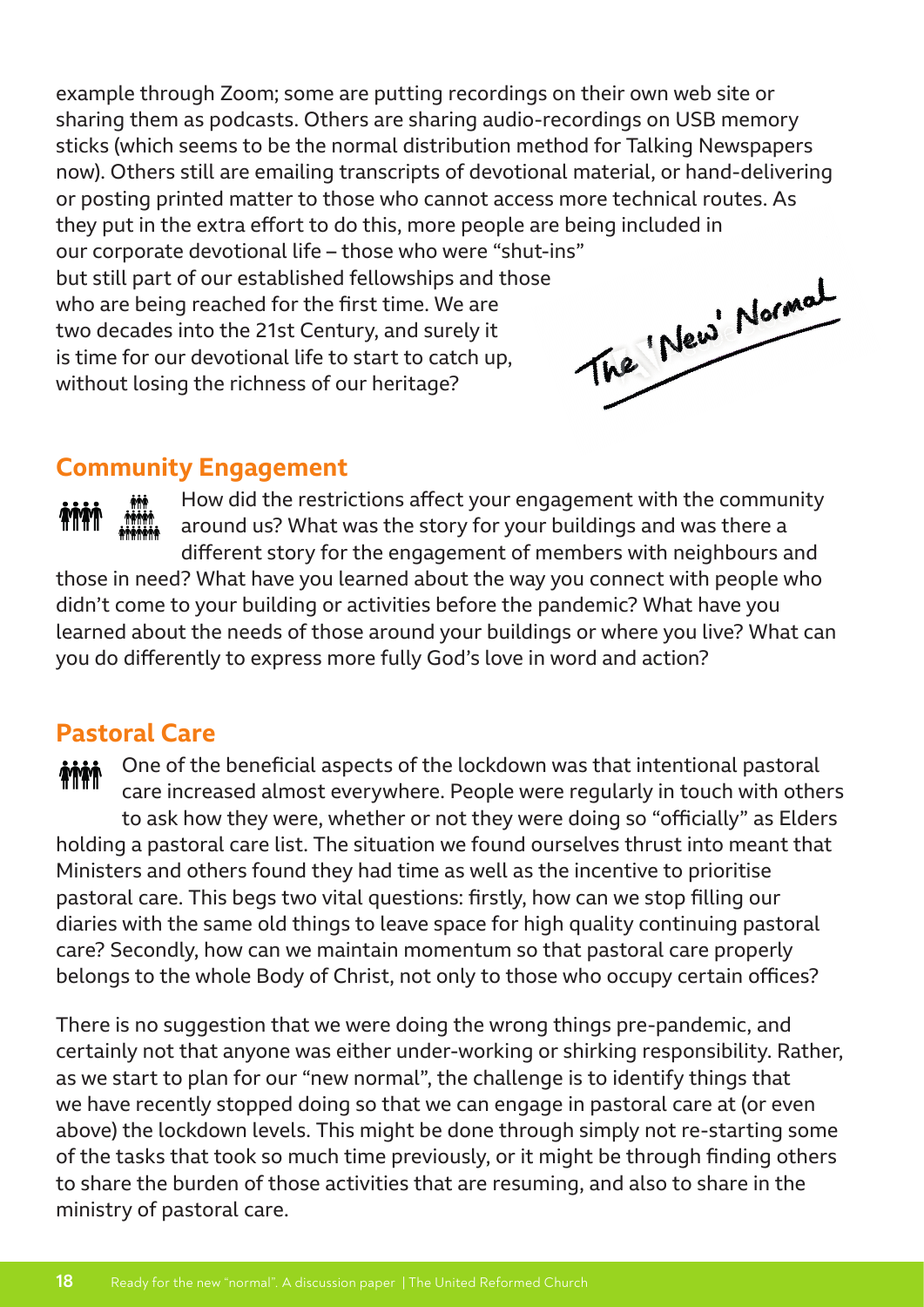If (as in many places) pastoral care previously, "didn't count unless it was the Minister," is there now a greater openness to receiving care from a variety of others? How will you communicate to the church that pastoral care matters but that it is a whole-Body responsibility? Should this be for the Minister's pastoral letter in a monthly magazine, through a more personal letter, through teaching and preaching in church, or (almost certainly) a mixture of this and other means? What matters now is how to re-shape our churches, to re-set expectations, and to live in the way that we intend to live, all in a sustainable manner. What we don't need (with very few exceptions) is Ministers working harder: most do too much and more than they ought. We need a balance in our ministries that will last beyond a few weeks or months of post-pandemic recovery.

#### **Meetings**

Another positive outcome of **MM** the lockdown has been the improvements in our environment as traffic has reduced dramatically. With hindsight, will we see this just as a blip – an interruption to business as normal that we are longing to get

*We need to be clear about how we will take decisions and about agreeing schemes of delegated authority – and record what we agree*

past? Or might we find ways to tread more lightly on God's earth? Zoom and other video-conferencing platforms surely cannot replace face-to-face meetings forever. The non-verbal clues are often missing and the free-flow exchange of ideas is more difficult in online encounters. As so many have learned how to meet online, though, we should be looking for opportunities to avoid the greenhouse gas emissions and congestion of physical travel, as well as the costliness in time. In terms of good governance, if we want to use video conferencing in the councils of our church then we must ensure that all participants can see and hear each other. The challenge of holding a Church Meeting by Zoom, for example, is therefore immediately obvious. But it may be possible to use technology to facilitate Elders' meetings in some places, or committee and task groups. If a number of people are able to physically gather and some participants join the meeting, we can still make a measurable difference to our collective carbon footprint.

Alongside returning to physical meetings, there will be some conversations that can properly and helpfully take place through other means – phone calls and email, for instance, rather than returning to crowded agenda for our meetings. We need to be clear about how we will take decisions and about agreeing schemes of delegated authority – **and record what we agree** – but much business that doesn't require decision-making can easily move to a different forum for discussion, reporting progress back to the councils of the church as necessary.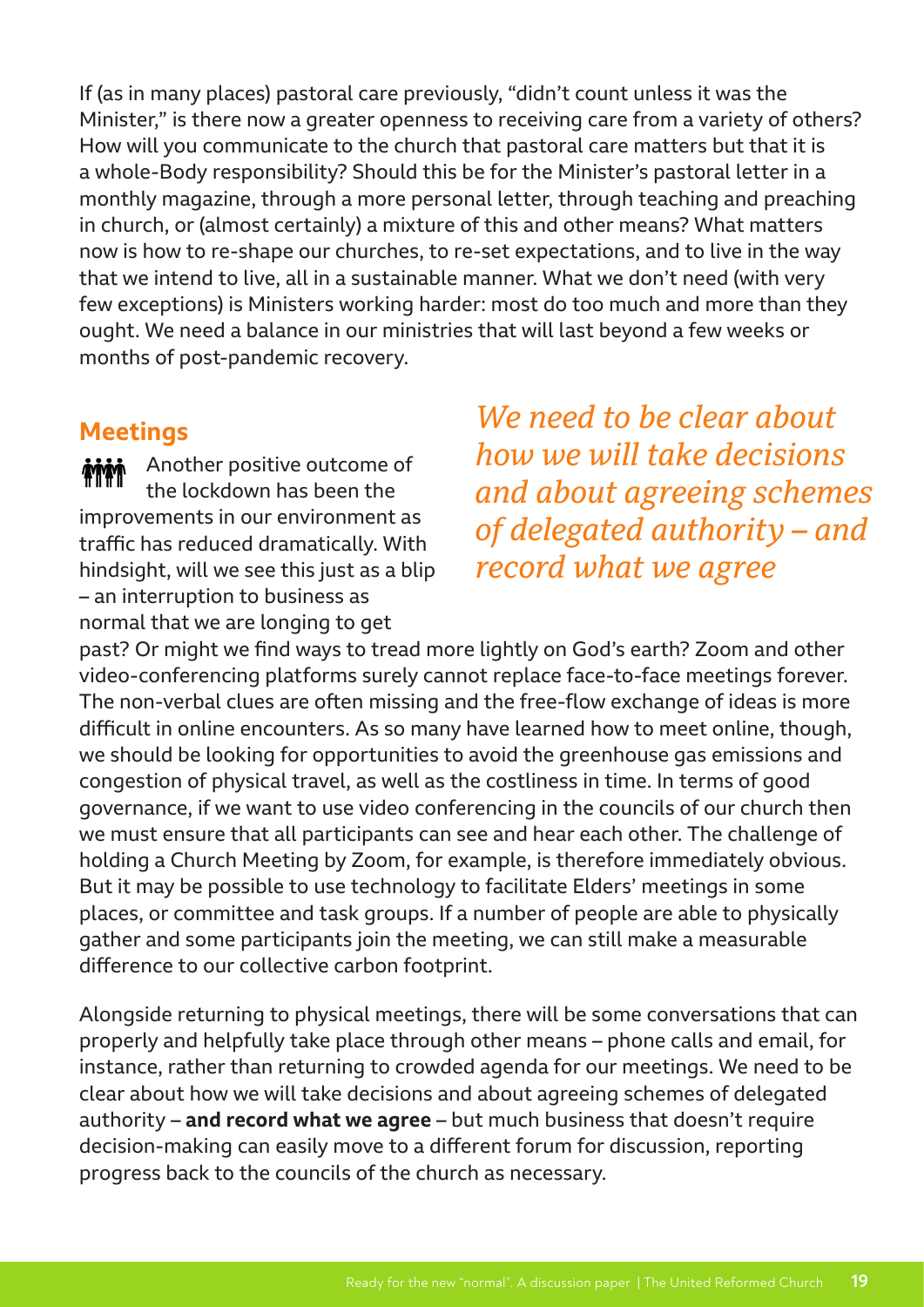## **Managing external users**

Many churches rely heavily on lettings income to balance their budget (or at least reduce their annual deficit!) Buildings held under the United Reformed Church Acts can use spare capacity in their buildings to let to outside organisations and individuals. However, we must remember that however community-focussed your church is, we are NOT in the "village hall business" – we do not keep church buildings simply to provide space for external organisations, however much we have come to rely on lettings income. Our buildings are places for the Church to gather for worship and discipleship and as tools for mission. It is NOT Christian mission to let space to a slimming club or animal charity jumble sale with no interaction other than collecting the "rent"; it MAY be mission if there is some

value added by the church through Christian hospitality (thus showing love in action other than through being "landlord"), through befriending group leaders and members, or genuinely being in partnership with the letting organisation in serving the neighbourhood.

*We must remember that however communityfocussed your church is, we are NOT in the "village hall business"*

Where does the balance lie for your church? Does this re-set/resumption

moment provide an opportunity to do things differently and intentionally make your lettings about mission? We know that many user groups have been invited to church events and ignored or declined the invitation in the past. We cannot assume that the old order applies any longer. We can find ways to do things differently. It obviously takes a regular commitment for a church member to open doors to let tenants in, but it does provide better security rather than issuing keys to outside bodies, as well as giving opportunities to strengthen relationships, develop communication and build community. If that isn't the right way forwards for your church, is there something you can do to improve the welcome that user groups experience, rather than cold rooms and a set of colder notices about stacking chairs, turning lights off and leaving the room clean?

How will you support and value the groups coming into your building, rather than simply collecting money from them? You might even have church members that would like to join the user groups for exercise, education or friendship – when was the last time that was discussed in your church meeting or notice sheet?

Recognising the financial dependence on letting income, are there user groups that have been problematic and for whom this provides an opportunity to end or renegotiate their use? Have you got an up-to-date written agreement, with clear terms and conditions of use for every user group? Do not simply re-admit all previous users into the building without checking with the Synod Office for an appropriate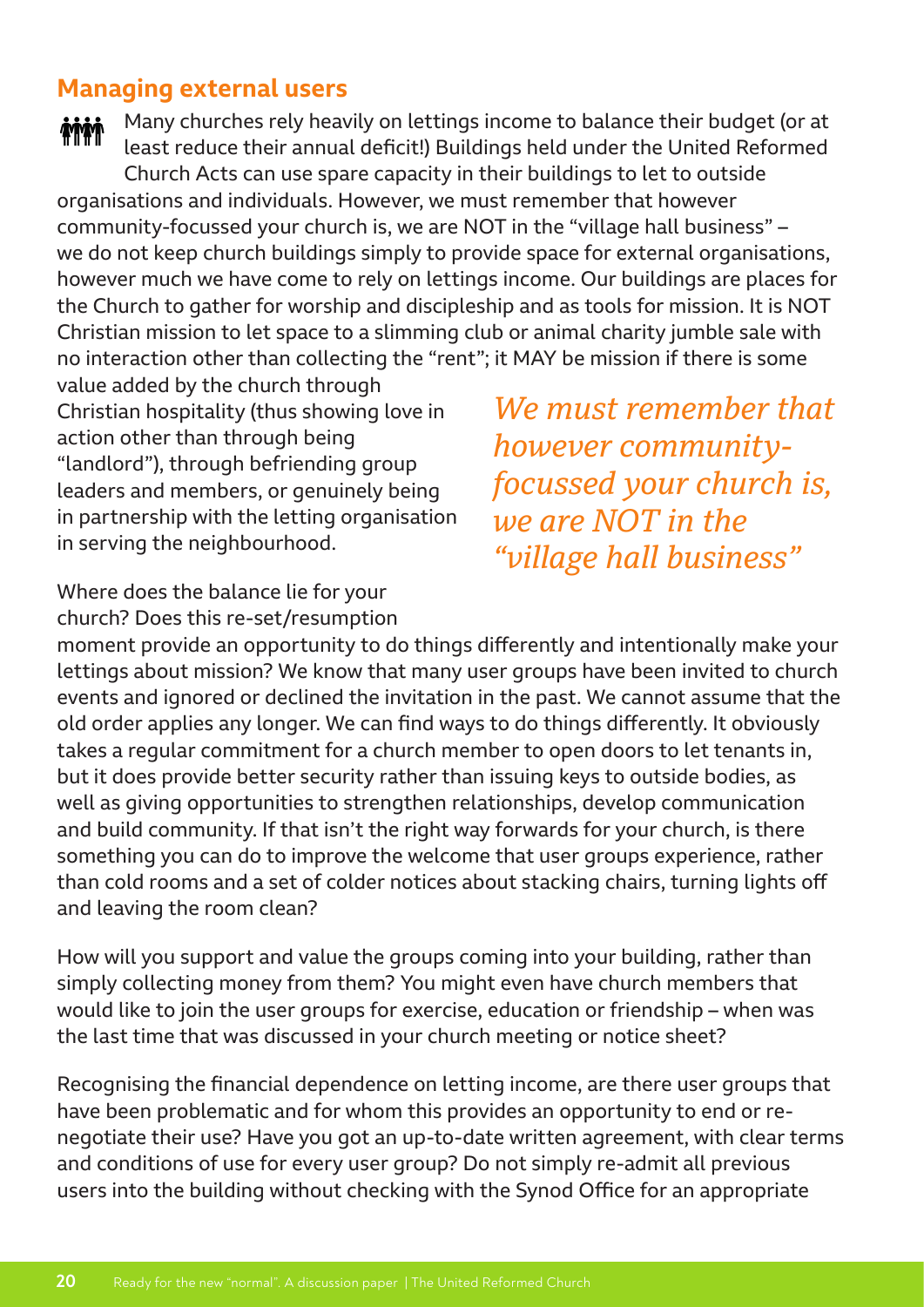standardised form of agreement that give the local church and the trustees of the building an appropriate level of protection. Are there issues of physical security and safeguarding that need to be reviewed and updated? Do the user groups carry their own public liability as they should? Do they operate their own health and safety policy, or are they aware of, and compliant with, the church's policies? Our new normal must be built around doing things well. That does not mean that we submerge ourselves in an avalanche of bureaucracy. It does mean that we do all things to the glory of God, and that means cutting corners must not be part of our new way of working.

# **Conclusion**

We would be most unwise to look to get back to "how we always do things." This is, we pray, a once-in-a-lifetime chance to do things better. Some things, like meeting together, we will be glad to do after the Covid-19 lockdown is lifted, but let us be wise as to when and how and for what purposes we start to meet together again.

There are some things that we should be glad that we don't have to start again, or at least start them again the way that we used to do things – things that, "we've always done this way," when nobody really remembers or understands why. The particular areas for which this applies will depend on your local context and according to your local means.

#### **Getting on with this conversation and discernment should be a priority. If you rush back to the, "old ways," you could miss the single opportunity to find a new way of doing things.**

For other matters, more careful reflection and careful planning will be needed, but this is the right time to start the conversation, rather than unassumingly continuing as you were.

Your Synod officers will be glad to be involved in these discussions with you, and if it would help to seek external facilitators to help the discussion move forwards.

We can have a new vision of what we want our churches to be like – what they might become rather than what they have been. There are so many things that we have been doing that were and are the right things, and we don't need to throw them away. But nothing should unthinkingly be carried forwards.

#### **The world has changed. It cannot go back to how it was, and in many, many ways, neither should it seek so to do.**